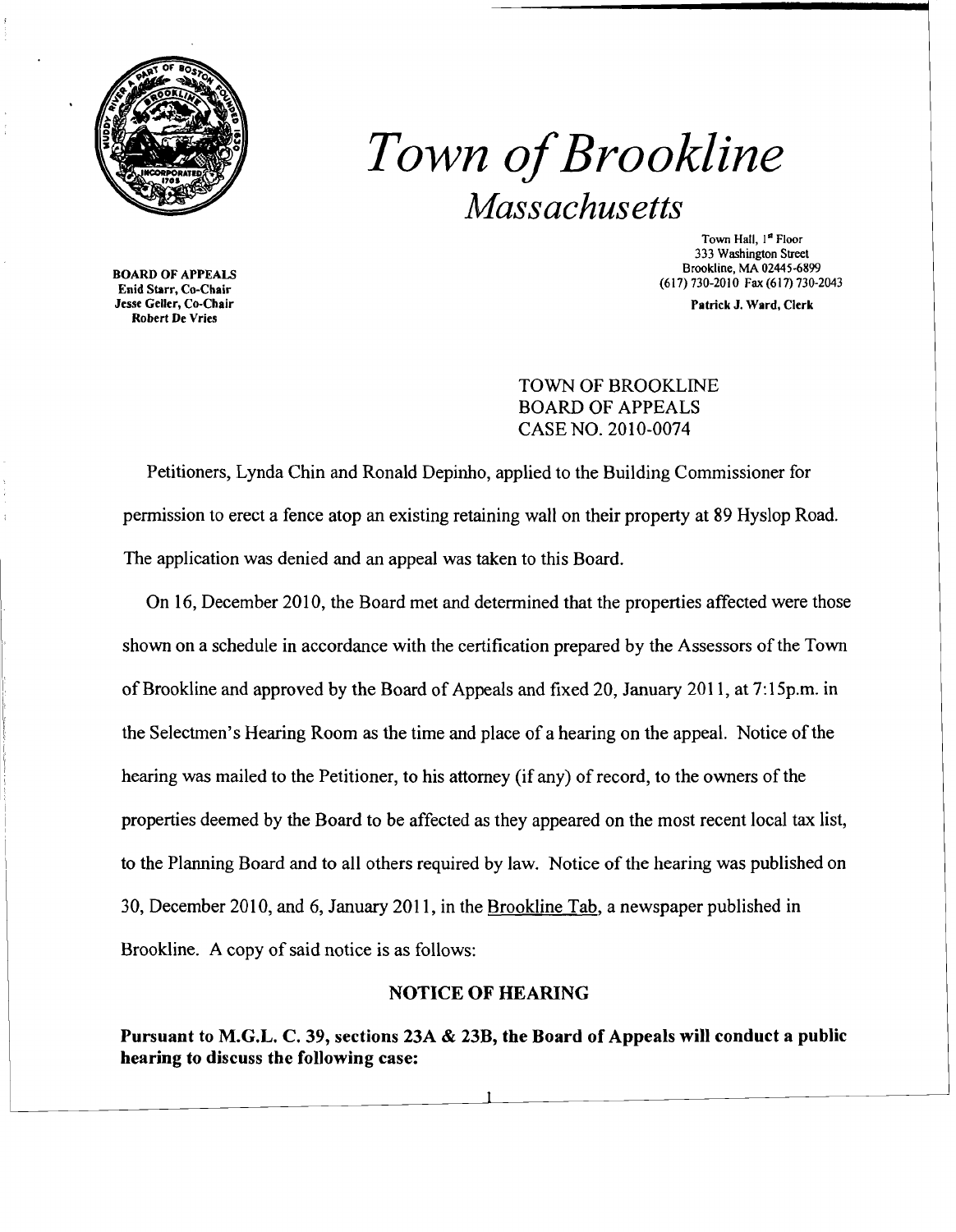Petitioner: Lynda Chin and Ronald Depinho Owner: Lynda Chin and Ronald Depinho Location of Premises: 89 Hyslop Road Date of Hearing: January 20, 2011 Time of Hearing: 7:15 PM Place of Hearing: Selectmen's Hearing Room, 6th. floor

A public hearing will be held for a variance and/or special permit from:

- 1. 5.43; Exceptions to Yard and Setback regulations, special permit required.
- 2. 5.62; Fences and Terraces in Side Yards, variance required.
- 3. 5.63; Accessory Buildings or Structures in Side Yards, variance required. (existing garage)
- 4. 8.02.2; Alteration or Extension, special permit required.

Of the Zoning By-Law to erect a 6'0" fence atop a concrete retaining wall thereby exceeding the height limitation for fences in the side yard.

Said premise located in an S-25 (single-family) residence district.

*Hearings, once opened, may be continued by the Chair to a date and time certain. No further notice will be mailed to abutters or advertised in the TAB. Questions regarding whether a hearing has been continued, or the date and time ofany hearing may be directed to the Zoning Administrator at* 617-734-2134 *or check meeting calendar*  at:http://calendars.town.brookline.ma.us/MasterTownCalandar/?FormID=158.

The Town of Brookline does not discriminate on the basis of disability in admission to, access to, *or operations ofits programs, services or activities. Individuals who need auxiliary aidsfor effective communication in programs and services of the Town of Brookline are invited to make their needs known to the ADA Coordinator, Stephen Bressler, Town of Brookline, 11 Pierce Street, Brookline, MA 02445. Telephone:* (617) *730-2330; TDD* (617) *730-2327.* 

## Enid Starr Jesse Geller Robert De Vries

At the time and place specified in the notice, this Board held a public hearing. Present at the

hearing was Chairman, Jesse Geller and Board Members, Jonathan Book and Mark Zuroff. The

petitioners, were represented by their contractor, Andrew Marvel of Marvel Construction, 97

Rumford Ave., Newton, MA.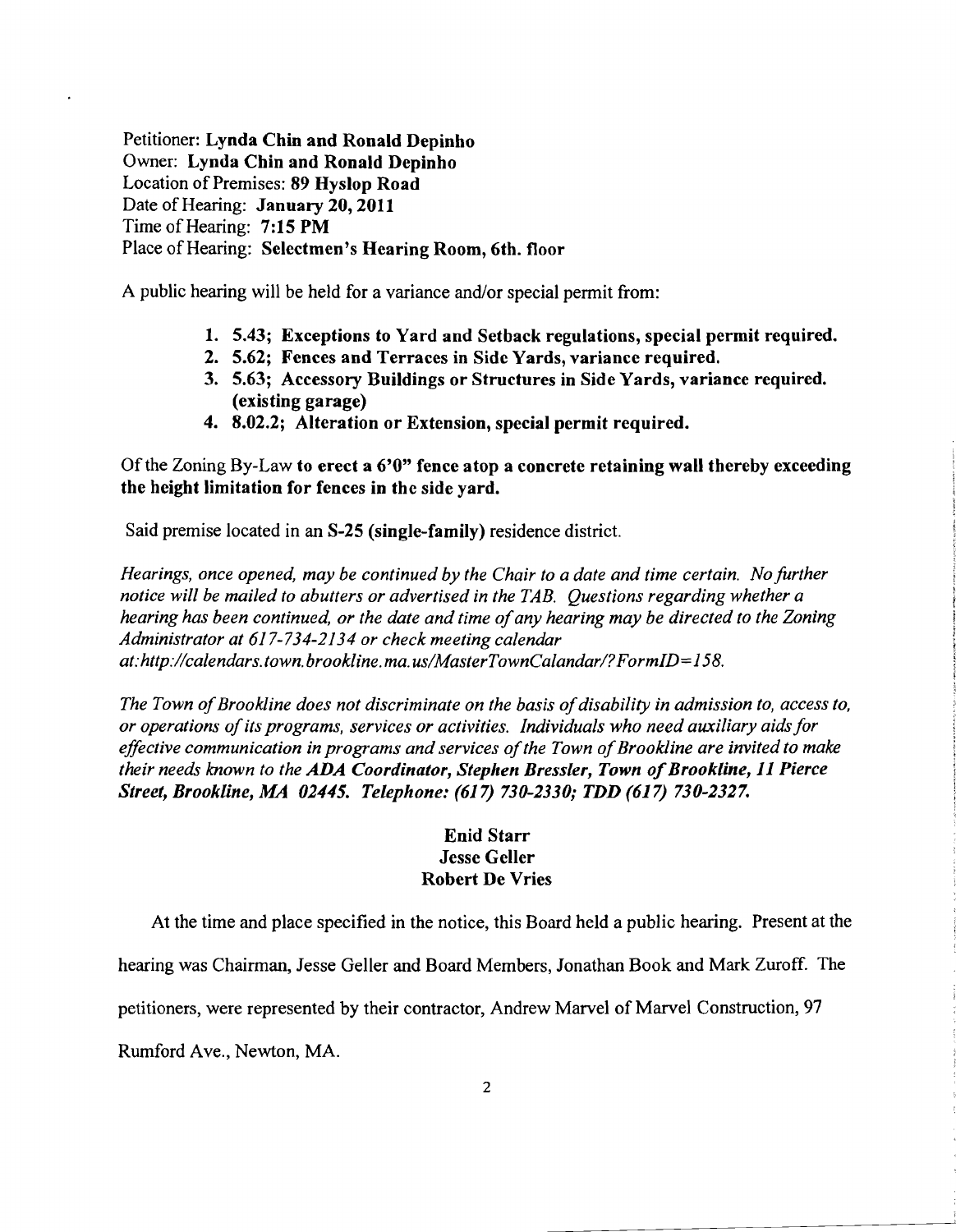Mr. Marvel stated that the petitioners, Lynda Chin and Ronald Depinho, were unable to attend the hearing but that they submitted a letter in support of their application, which the Chairman admitted as Exhibit #1.

-----------------...,

Mr. Marvel described the 89 Hyslop Road property as a two-story stucco single family home that was designed by Chapman and Frazer and built in 1907. The home has a hip roof, wooden beltcourse and a bracketed entrance. It is situated on a corner lot at the intersection of Hyslop Road and Fisher Avenue. The property is served by a driveway (off Fisher Avenue) and has a motor court and garage in the rear yard (which is considered the side yard for zoning purposes). As the yard slopes steeply down-gradient to the northwest, the motor court is supported by an existing concrete retaining wall. He said the existing garage is only 4' from the property line and is therefore pre-existing, non-conforming.

Mr. Marvel said that his clients are proposing to construct a 5' tubular steel fence atop an existing concrete retaining wall to screen the motor court from neighboring properties. As the retaining wall ranges from 3'4" to 6' in height, the fence will exceed height regulations for fences within the side yard setback.

Mr. Marvel said that the only relief available in this case is in the form of a variance. He said that he understood the requirements for a variance under Section 10 of M.G.L. Ch. 40A. He said that a literal enforcement of the Town of Brookline Zoning By-Law would in this case impose a substantial hardship to his clients. Mr. Marvel explained that the topography of the land slopes significantly to the northeast. At some point, a retaining wall was constructed to provide a level area for the driveway and garage. He said that over-time the retaining wall deteriorated and a new wall of similar size was constructed in its place. Mr. Marvel said that the petitioner's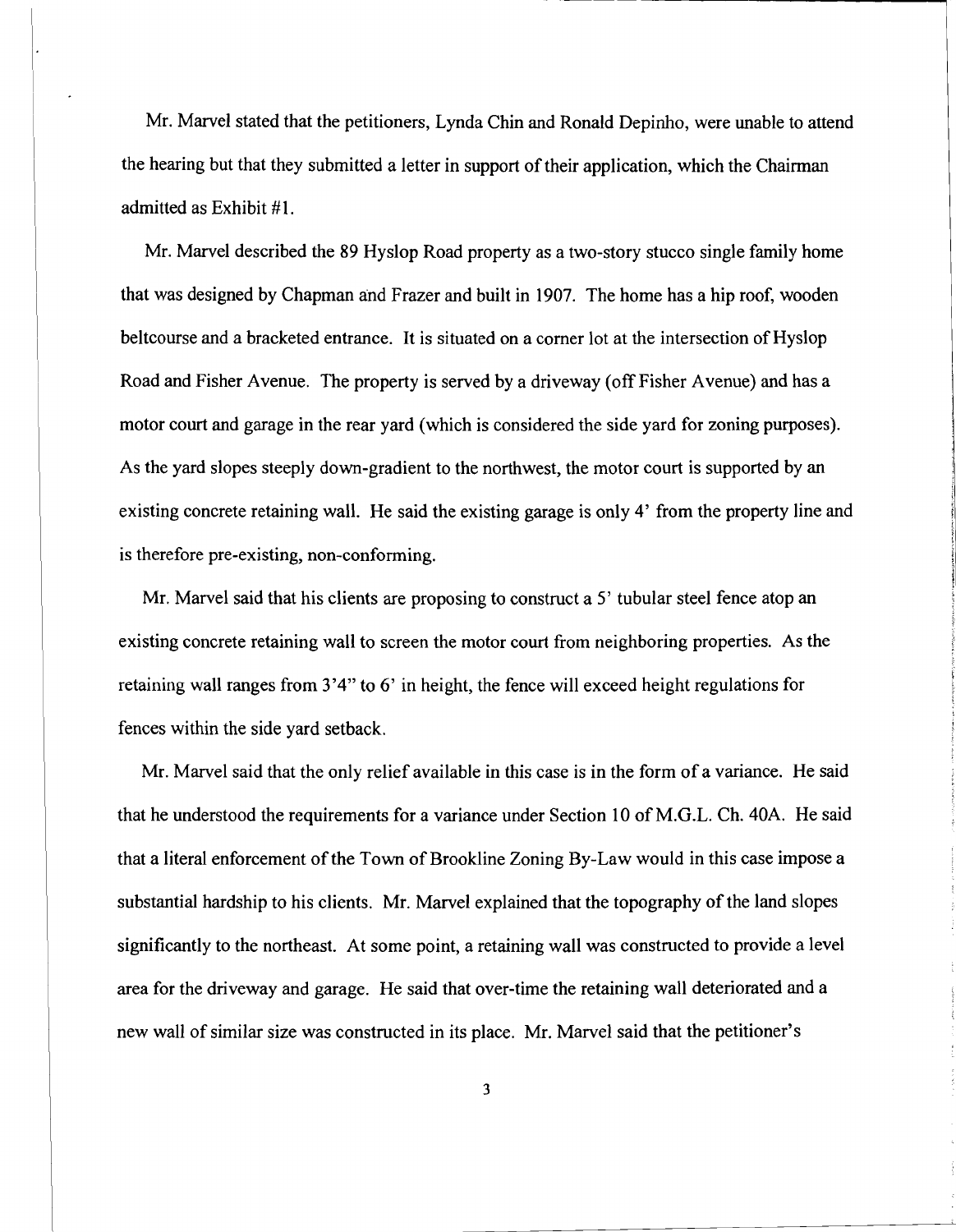children play on this level surface and there is a basketball hoop mounted on the garage that is often used. He said that the parents are concerned for the safety of the children because without a substantial guard they could fall off the retaining wall and become hurt. He also said that errant balls that might not be contained by a fence of more modest proportions, might encourage the children to chase them, possibly exposing them to injury. Mr. Marvel explained that this substantial hardship is caused by the unusual topography and the fact that the retaining wall exists and it does not provide any other option to assure the safety of the children playing in the area. Mr. Marvel explained that this special condition is specific to this lot and does not generally affect other lots within the zoning district. He said the topography, steep slope, existing retaining wall and proximity of the garage to the lot line, are specific to his client's lot and atypical of other lots in the district. Mr. Marvel explained that for a variance to be granted there must be no substantial detriment to the public good. He said that Clara Batchelor of CBA Landscape Architects prepared elevations depicting the retaining wall from the immediate abutter's perspective as well as the view from the street. He said that this plan dated 3, January 2011, depicts a high quality, powder coated black metal fence with substantial plantings from Fisher Avenue. He said that the immediate abutter at 195 Fisher Avenue has seen the plan and is happy with the landscape treatment. Mr. Marvel said that this proposal does nor nullify or substantially derogate from the intent or purpose of the Town of Brookline Zoning By-Laws because the topographic issues are specific to this site.

Board Member Book asked for clarification about the age of the retaining wall and garage. Mr. Marvel explained that the garage and a retaining wall were built before the existence of the zoning by-laws. The old wall fell into disrepair and was recently replaced in the same location,

4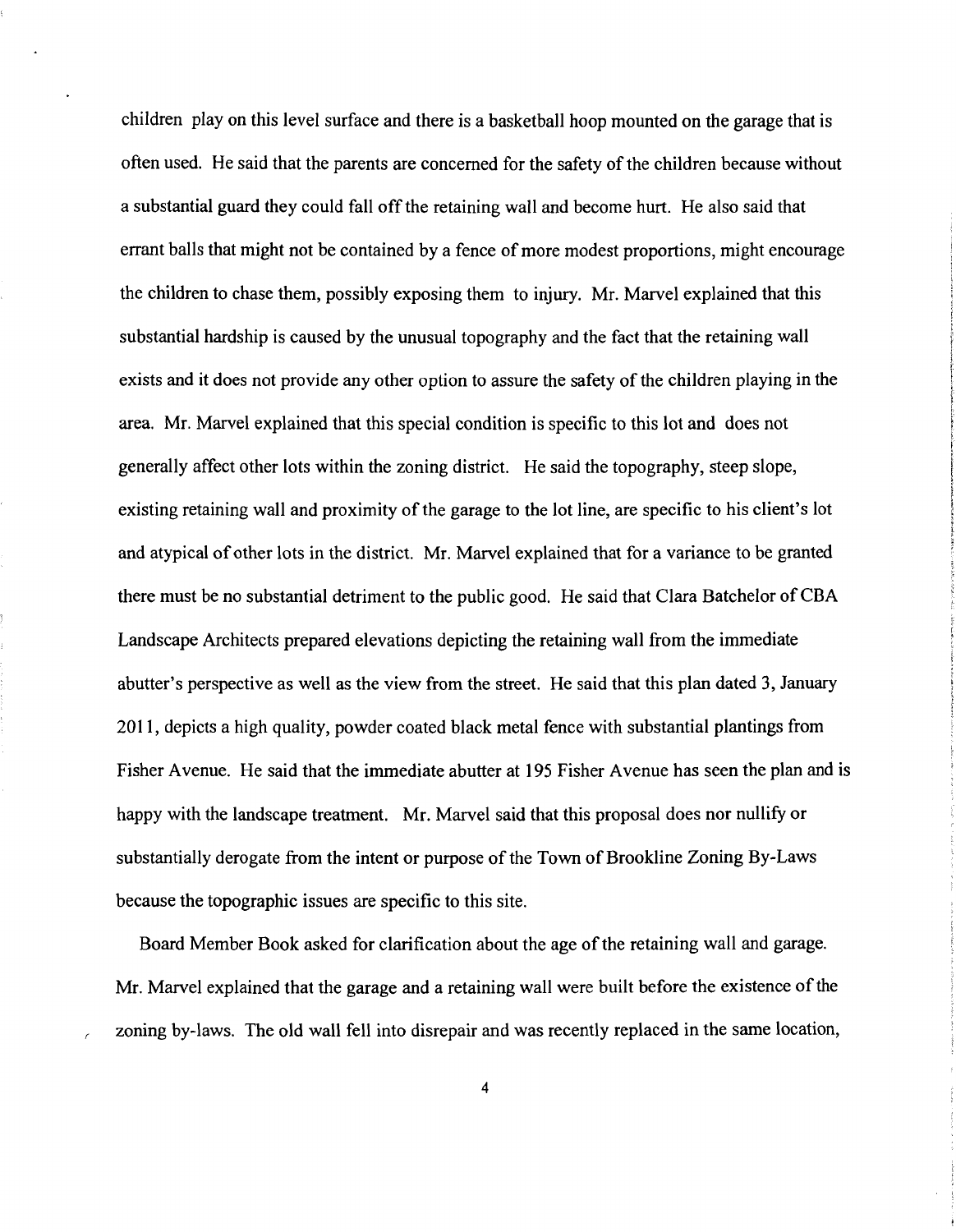by his clients. Chairman Geller stated that a letter had been received from the abutter at 195 Fisher Avenue expressing approval of the proposal provided landscaping was provided.

The Chairman asked whether anyone in attendance wished to speak in favor or opposed to the proposal. Pamela Lodish of 195 Fisher Avenue rose in support of the proposal before the Board. Ms. Lodish said that long before cars were as large as they are today and zoning would have precluded building a garage so close to the property line, their three-car garage was built. Her home was built in 1885 and the home at 89 Hyslop was built in 1910. She said that she had been told that the Hyslop home was built by one of the children of the owners of 195 Fisher Avenue. The garage for 89 Hyslop Road also housed cars from 195 Fisher Avenue, she said. Ms. Lodish said that it makes sense that the Depinhos be allowed to install an attractive fence on top ofthe wall in order to give them more clearance to maneuver a car out of that garage bay. In addition, they want to be sure their children can safely play out of doors. There is a significant drop off next to the retaining wall. This fence will help with that requirement as well. Ms. Lodish, referring to a landscape plan prepared by Clara Batchelor dated 29, December, 2011, said that the plantings will help to camouflage the retaining wall that extends beyond her fence. The plantings from the edge of the retaining wall to Fisher Avenue will replace the landscaping that was damaged during the construction of their new driveway.

Lara Curtis Hayes, Senior Planner, presented the findings of the Planning Board.

| $\beta$ ccuon $\beta$ .05 – Accessory Dunumgs in Sige Targs |            |             |                               |
|-------------------------------------------------------------|------------|-------------|-------------------------------|
| Dimensional<br><b>Requirements</b>                          |            |             | <b>Finding</b>                |
| Fence (height includes<br>retaining wall)                   | $3'4''-5'$ | $8'4''-11'$ | Variance                      |
| Garage Setback                                              | 2.3'       | 2.3"        | Pre-Existing<br>Nonconforming |

|  |  | Section 5.62 – Fences and Terraces in Side Yards |
|--|--|--------------------------------------------------|
|  |  | Section 5.63 – Accessory Buildings in Side Yards |

5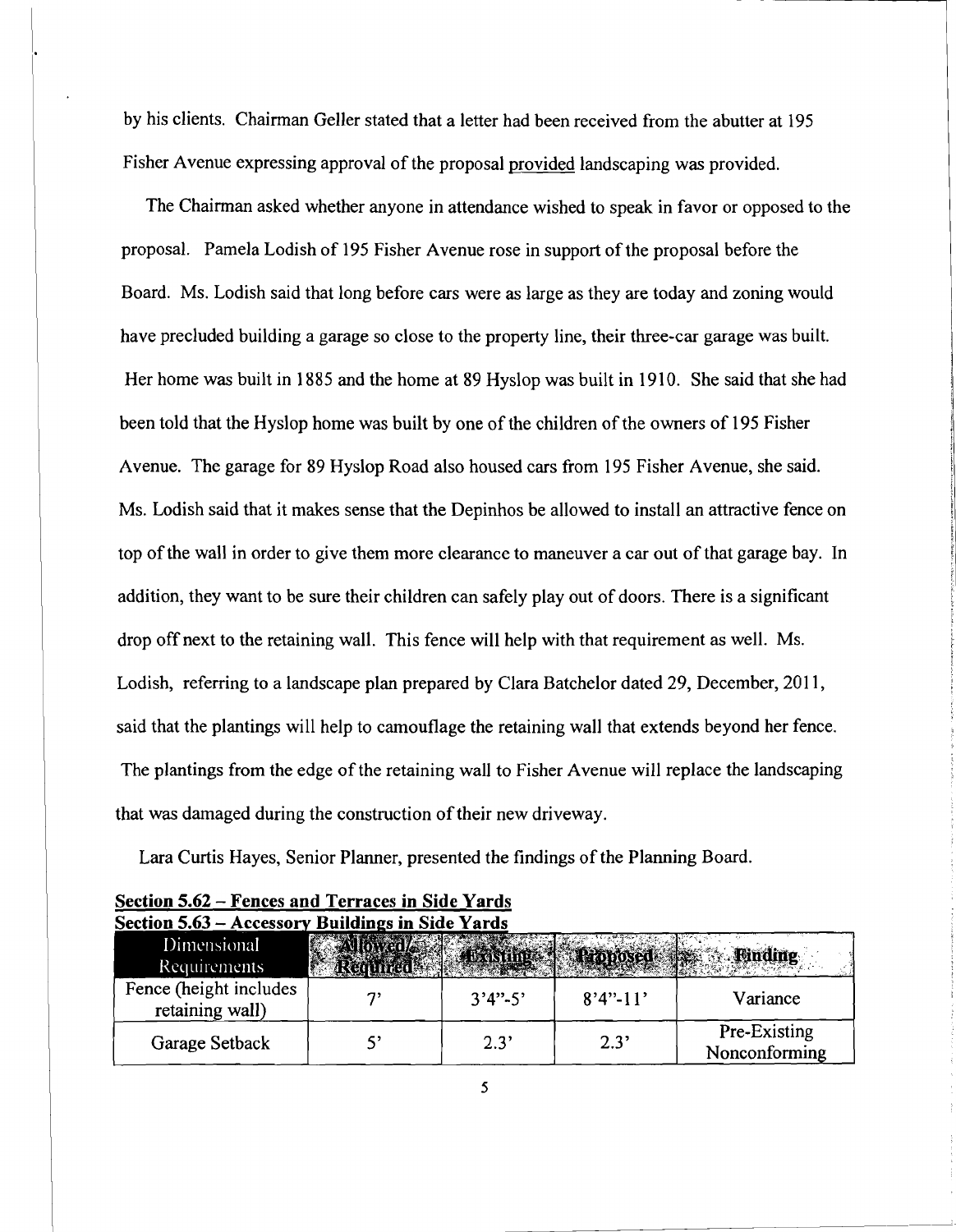## Section  $8.02.2 -$  Alteration or Extension

A special permit is required to alter a pre-existing nonconforming use or structure.

Ms. Hayes said that the Planning Board was supportive of the proposal to install a fence atop the existing retaining wall. The applicant is proposing to install the fence for safety purposes (the motor court is also used for basketball) as well as to provide some screening for neighboring properties. As the yard slopes thus necessitating a retaining wall, it would be difficult to install a fence that adequately screens vehicles, provides the level of security the applicant is looking for and also keeps basketballs on the property. Finally, the Planning Board noted, that while not a zoning issue, the applicant is required per the Building Code to install a guardrail or fence on top of the retaining wall at least 36" in height for safety. Therefore, should the Board of Appeals find the proposal meets the requirements for a variance, the Planning Board recommended approval ofthe plans by CBA Landscape Architects dated 11/19/10, subject to the following condition:

Prior to issuance of a building permit, the applicant shall submit to the Building Commissioner for review and approval for conformance to the Board of Appeals decision: 1) a final site plan stamped and signed by a registered engineer or land surveyor; 2) final elevations of the fences stamped and signed by a registered engineer or architect; and 3) evidence that the Board of Appeals decision has been recorded at the Registry of Deeds.

The Chairman then called upon Michael Shepard, Building Commissioner, to deliver the comments of the Building Department. Mr. Shepard stated that the home and the neighborhood in general were very well kept. He said that the contractor for the project is well respected and does quality work. He said that the petitioners have worked cooperatively with their neighbor to achieve a result that works for both parties. He said that the Building Department believes that the petitioner has met the burden of proof required for the grant of a variance and is supportive of the conditions recommended by the Planning Board. Mr. Shepard said that the Board may want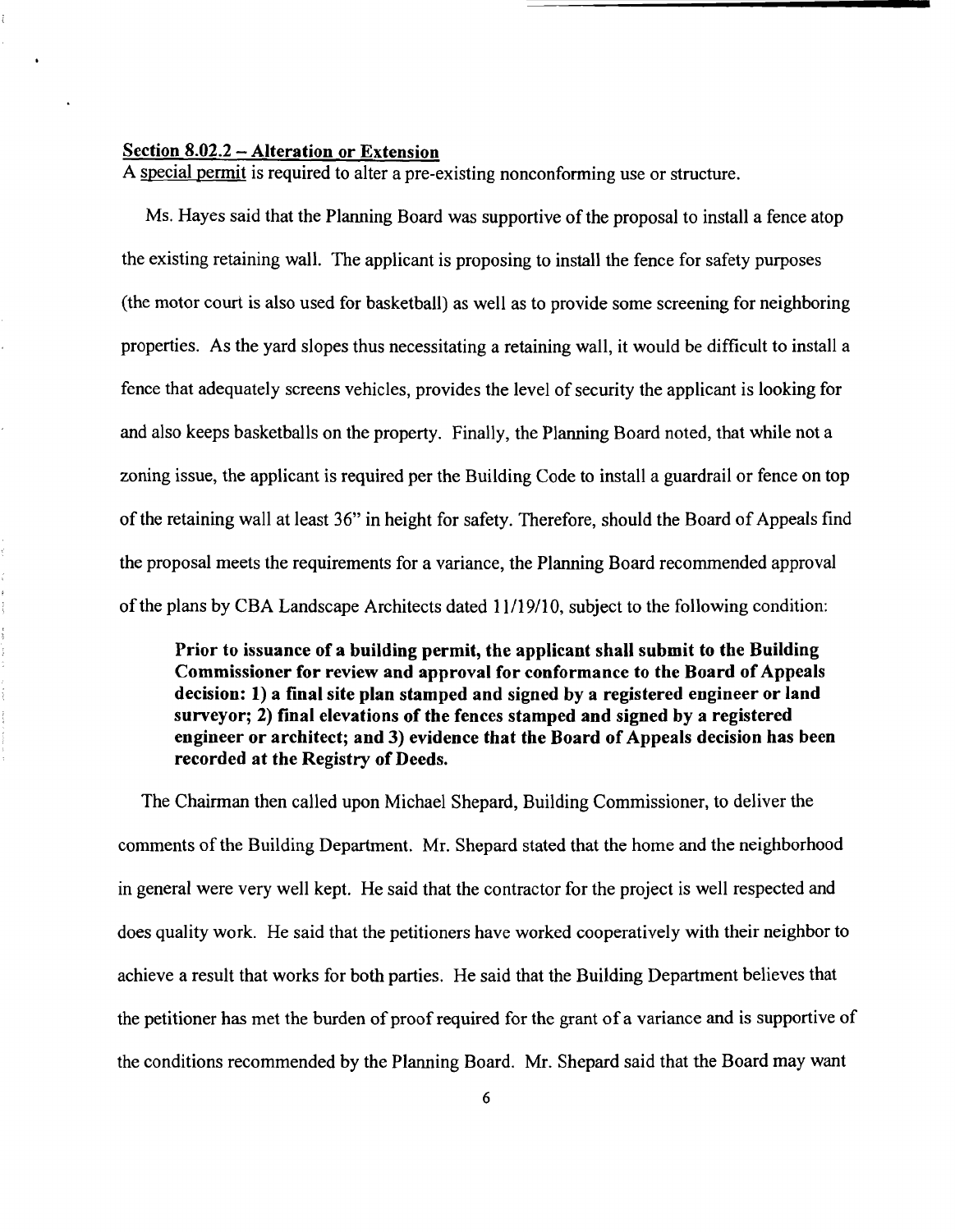to consider the inclusion of a landscape plan, subject to the approval of the Assistant Director for Regulatory Planning, as an additional condition of the relief, if granted.

During deliberations, Board Member Book said that in his opinion the petitioner had met all the conditions required for the grant of a variance and would support such relief. He said that he supports the inclusion of the condition recommended by the Building Commissioner. Board Member Zuroff agreed with Mr. Book's comments. Chairman Geller stated that he did not believe that any special permit relief was required in this case since the fence height issue could only be approved by the grant of a variance and all other cited non-conformities were preexisting. Mr. Geller said that he agreed that the petitioner had met the burden of proof required for the grant of a variance. The Board, having deliberated on this matter and having considered the foregoing testimony is satisfied that the petitioner has established the existence of an unusual topography to the petitioner's land, which condition does not affect generally the zoning district, that a literal enforcement of the requirements of the Zoning By-Law would involve a substantial hardship to the petitioner and that relief by variance may be granted without a substantial detriment to the public good and without nullifying or substantially derogating from the intent of the Zoning By-Law.

Accordingly, the Board voted unanimously to grant a variance from the provisions of Section 5.62 of the Zoning By-Law subject to the following conditions:

- 1. Prior to the issuance of a building permit, the petitioner shall submit a landscape plan subject to the review and approval of the Assistant Director of Regulatory Planning.
- 2. Prior to issuance of a building permit, the petitioner shall submit to the Building Commissioner for review and approval for conformance to the Board of Appeals decision: 1) a final site plan stamped and signed by a registered engineer or land surveyor; 2) final elevations of the fences stamped and signed by a registered